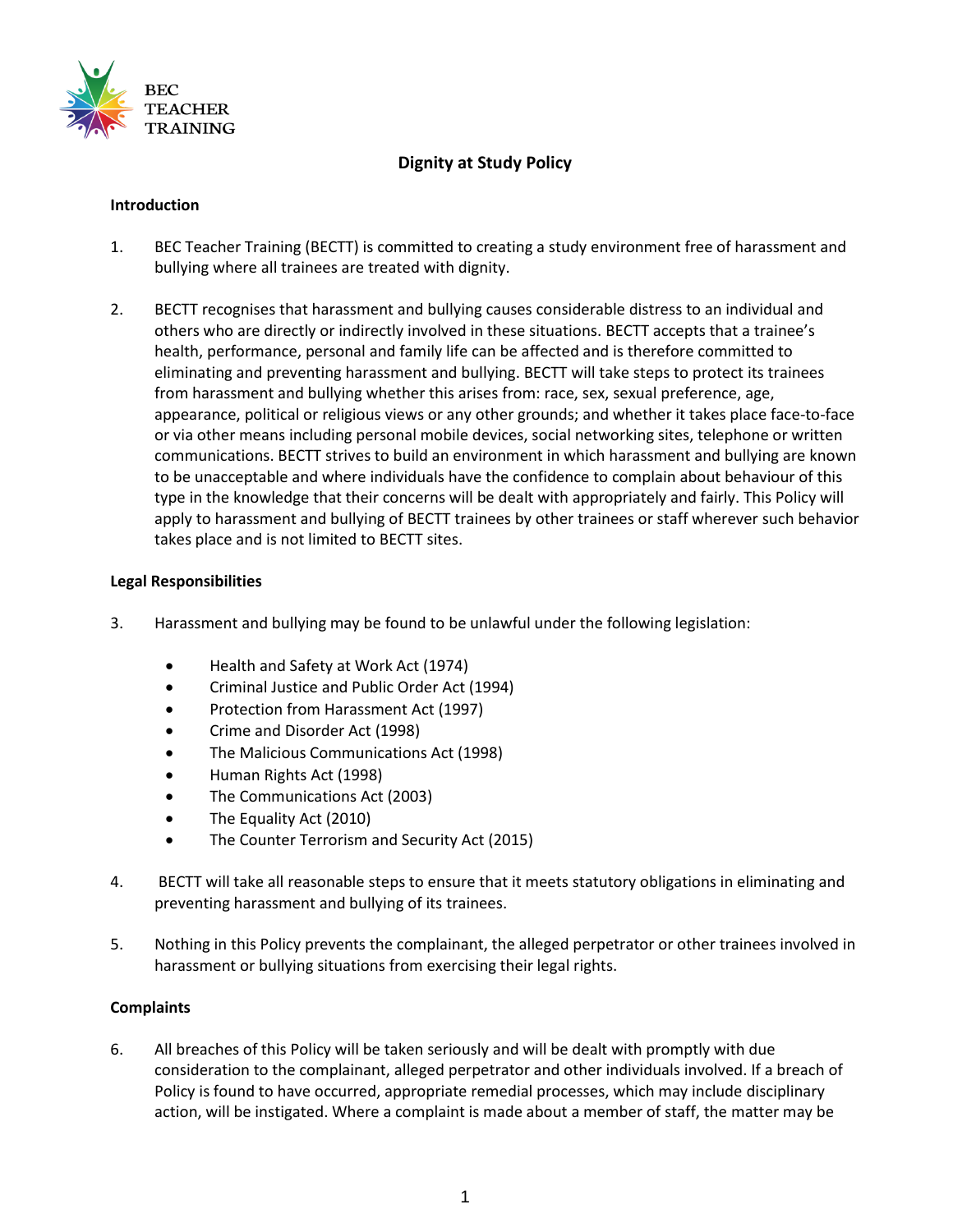referred to the Executive Director for further investigation. Trainees wishing to complain about a breach of this Policy should follow the procedure set out in Appendix 1.

## **Understanding Harassment and Bullying**

- 7. Harassment relates to behaviour or conduct that is considered unwanted (and unacceptable) to the recipient (and by any reasonable person) which:
	- has the purpose, or effect of violating a person's dignity or creating an intimidating, hostile,
	- degrading, humiliating, threatening or offensive environment for that person which
	- interferes with their learning, working or social environment;

or

- is reasonably considered by that person to have the effect of violating his or her dignity or of creating an intimidating, hostile, degrading, humiliating or offensive environment for him or her, even if this effect was not intended by the person responsible for the conduct.
- 8. Harassment can cause stress, anxiety, fear or sickness on the part of the harassed person.
- 9. The conduct may be related to, but is not confined to, a protected characteristic of a person as defined in the Equality Act (2006): sex, gender reassignment, race or ethnic or national origins, disability, sexual orientation, religion or belief, or age. Although under legislation harassment does not specifically apply to pregnancy and maternity or marriage and civil partnerships, these would be protected under the sex and sexual orientation characteristics.
- 10. Bullying usually relates to the accumulation of many small malevolent incidents over a period of time, which could be inflicted by one or a number of individuals. Each incident in itself may be viewed as being trivial but when these incidents become persistent and targeted at an individual, then bullying can have serious repercussions on that individual's well-being.
- 11. Bullying can happen in public or in private. It frequently involves someone in a position of authority bullying someone who is in a more junior position. Bullying is typically unpredictable, irrational and sometimes unseen by others.
- 12. Bullying or harassment can be between two individuals or it may involve groups of people. It might be obvious or insidious and may be persistent or an isolated incident. It can also occur in written communications, by phone, email, text, and via social networking media and not just in face-to-face actions.
- 13. A single incident can be harassment or bullying if it is sufficiently serious.
- 14. Conduct may be harassment or bullying whether or not the person behaving in that way intends to offend. Different people find different things acceptable. Everyone has the right to decide what reasonable behaviour is acceptable to him or her and to have his or her feelings respected by others.
- 15. Differences of attitude, background or culture and the misinterpretation of social signals can mean that what is perceived as harassment or bullying by one person may not seem so to another; nevertheless, this does not make it acceptable. Such behaviour can be deemed as unacceptable if it appears or feels offensive or intimidating to the recipient and would be regarded as such by any reasonable person.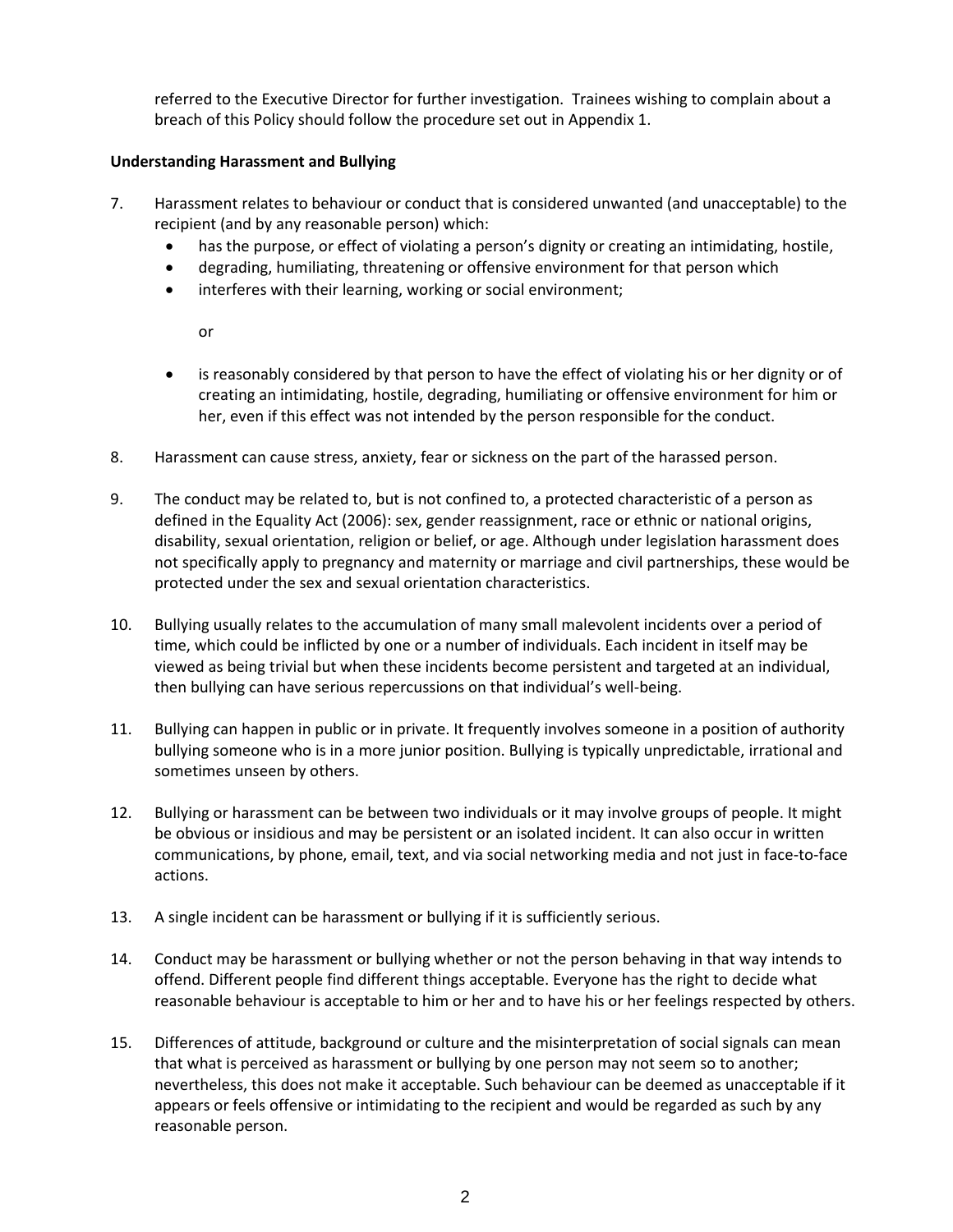### **Examples of bullying or harassment**

- 16. Examples of unacceptable behaviour that are covered by this Policy include (but are not limited to) the following:
	- demeaning comments about a person's appearance;
	- unwelcome jokes or comments, for example of a sexual or racial nature or about an
	- individual's age;
	- questions about a person's sex life;
	- unwanted nicknames;
	- the use of obscene gestures;
	- being singled out or treated differently;
	- being made a scapegoat;
	- being shouted at or humiliated;
	- unwarranted or invalid criticism;
	- the open display of pictures or objects with protected characteristic overtones, even if not
	- directed at any particular person, e.g. magazines, calendars or pin-ups;
	- spreading malicious rumours or insulting someone;
	- picking on someone or setting him or her up to fail;
	- making threats or comments about the status of someone's place on their course without
	- good reason;
	- ridiculing someone;
	- isolation or non-cooperation with agreed group study activities;
	- excluding someone from social activities;
	- physical conduct ranging from unwelcome touching to serious assault;
	- unwelcome sexual advances;
	- the offer of rewards for going along with sexual advances, e.g. improved marks;
	- threats for rejecting sexual advances, e.g. suggestions that refusing advances will
	- adversely affect marks or that a person's reputation will be maligned;
	- the use of social networking media, texts, email or telephone to harass or bully;
	- unwanted contact (physical, telephone, email, social media);
	- stalking;
	- domestic abuse; and
	- inappropriate use of the Policy.

#### **Witnessing harassment or bullying**

17. Trainees have a right to study in an environment free from harassment and bullying. If a trainee witnesses behaviour which is offensive to them in these terms, they may complain in their own right, even if they are not the victim of the behaviour. If members of staff witness such behaviour they should consider whether it is appropriate to invoke the Trainee Discipline Policy.

#### **Responsibility**

18. Overall responsibility for eliminating and preventing harassment and bullying rests with the Accounting Officer of BECTT.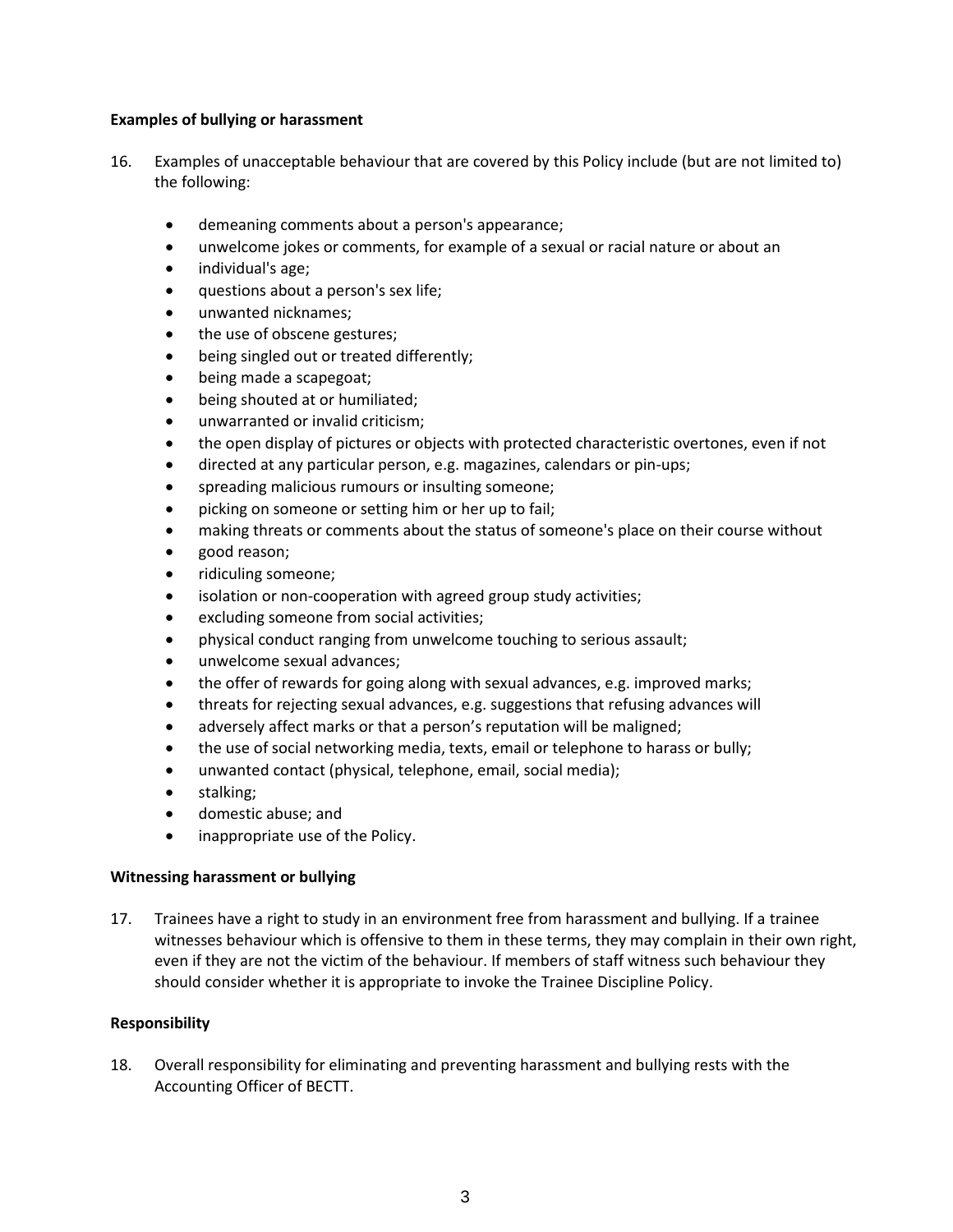19. BECTT expects all trainees to take personal responsibility for familiarising themselves with the Dignity at Study Policy. All trainees are accountable for their own actions; they have a responsibility for ensuring that harassment and bullying does not occur.

#### **Remedial Action**

- 20. Wherever possible, complaints will be dealt with informally. Guidance is provided in Appendix 1. Serious or unresolved informal complaints will be dealt with under the formal stage of the Trainee Complaints Policy.
- 21. If the behaviour complained of would also constitute an offence under the criminal law, the complainant may wish to report it to the police. If the matter is reported to the police, any action under the informal procedure at Appendix 1 or the Trainee Complaints Policy will normally be deferred until the police and the courts have dealt with the matter. BECTT reserves the right to report any criminal offence to the police and will normally do so if the offence is serious, that is, is an offence that is likely to attract an immediate custodial sentence if proved or that can be tried only at the Crown Court.
- 22. Disciplinary action against perpetrators of harassment and bullying will be taken in accordance with the Trainee Discipline Policy, Fitness to Practise Policy or the Staff Disciplinary Policy. Perpetrators may also be required to apologise for their actions. Remedial action may also include the recommendation that the perpetrator and/or victim receive counselling and/or training.

## **Victimisation**

23. No trainee should fear or experience victimisation or detriment for raising or making a genuinely perceived complaint about a breach of this Policy, or for assisting in an investigation into such a complaint. This refers to the complainant, alleged perpetrator and witnesses. Complaints of victimisation will be seriously considered and may lead to disciplinary action. Complaints of this kind should be made to the SCITT office in accordance with the Trainee Complaints Policy.

#### **Malicious or Frivolous Complaints**

24. Where reasonable belief exists that a complaint is false or malicious (i.e. submitted for no other reason than to cause harm or discredit other individual(s)), disciplinary action may be taken against the complainant in accordance with the Trainee Discipline Policy.

## **Reporting Incidents**

25. Appendix 1 sets out the procedure to be followed in the event of a suspected breach of this Policy and gives guidance on who a trainee can approach to discuss harassment or bullying matters.

## **Confidentiality**

- 26. Confidentiality will be observed as far as practicable. The alleged perpetrator may be informed of the complainant's name where necessary in informal cases, and usually in formal investigations. Respect of an individual's request for confidentiality will be maintained (as far as practicable) except in any of the following situations:
	- Where the reported incident is so serious that it warrants a formal investigation or referral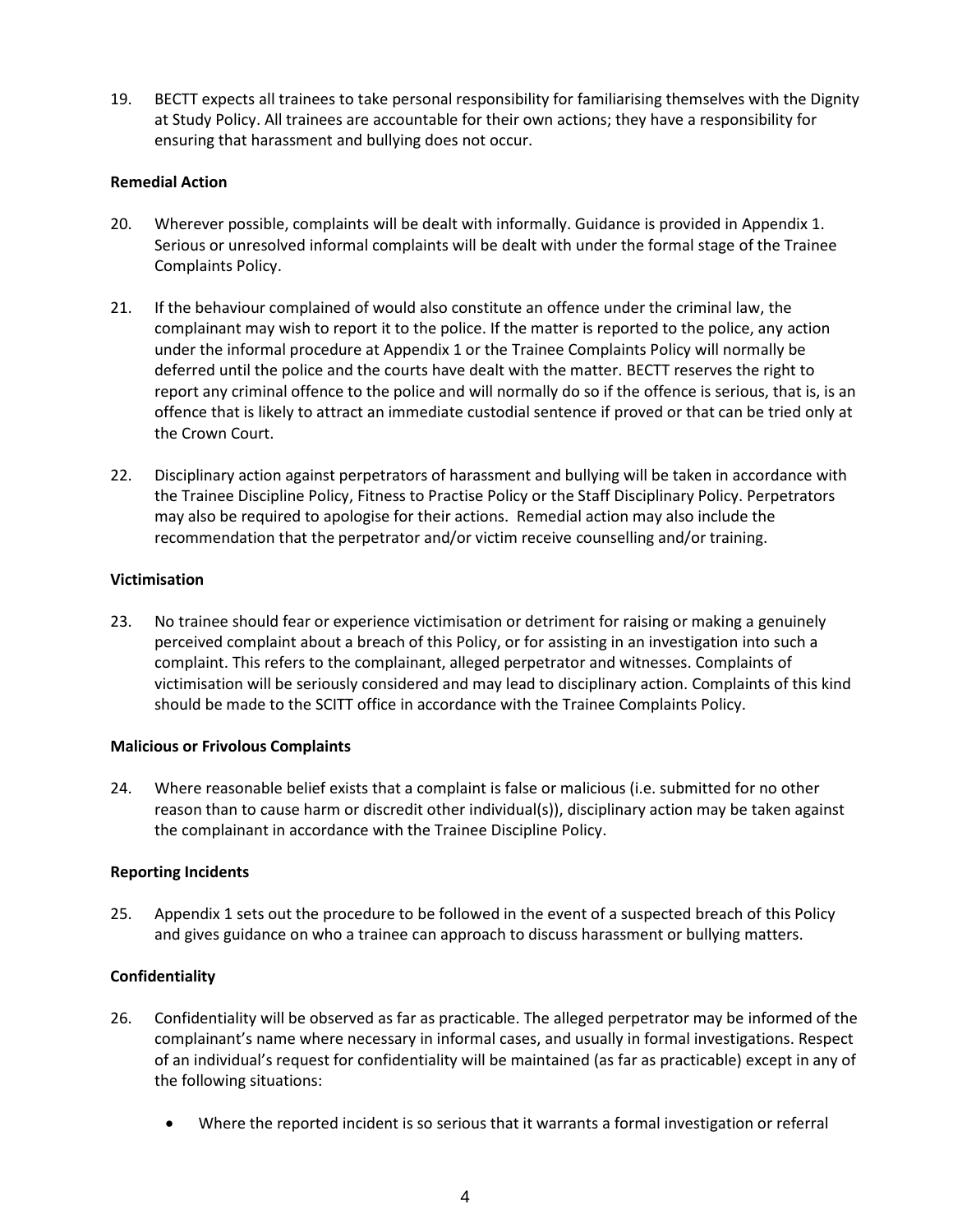- to the Police or Safeguarding authorities
- Where there is a risk that the perpetrator may repeat his/her actions and this would put
- individual/s at risk of mental or physical danger
- Where there is a potential risk to BECTT
- Where failure to disclose information may be a breach of statute, for example Section 26 of
- the Counter-Terrorism and Security Act 2015 (the Act) which places a duty on BECTT (known as the Prevent duty) to have "due regard to the need to prevent people
- from being drawn into terrorism"

Disclosure to third parties in these incidences may only be undertaken following guidance from the Executive Director or Accounting Officer.

#### **Monitoring**

27. Statistical information incorporating the nature of the complaint within specific categories relating to protected characteristics will be reported annually to the Strategic and Finance Board.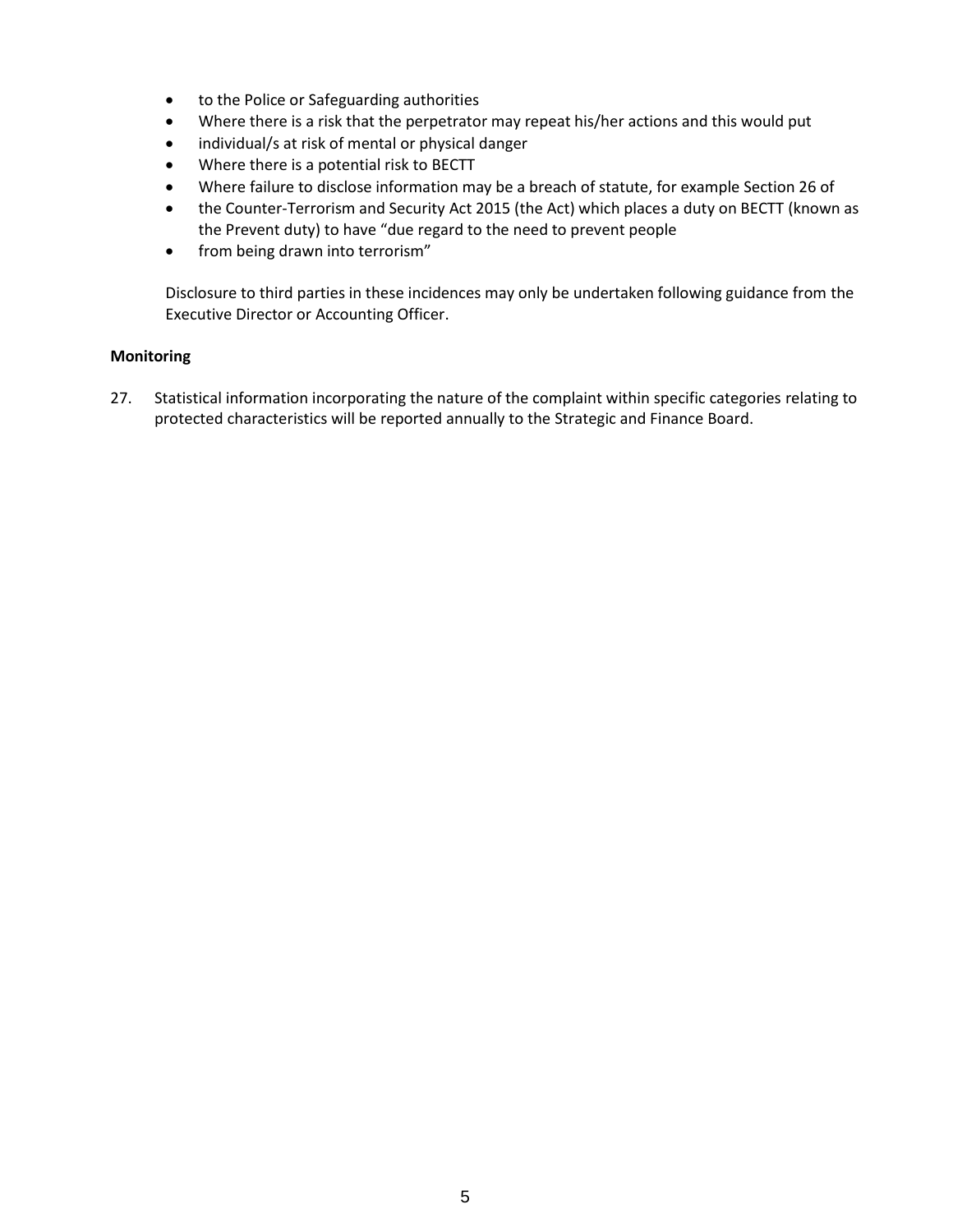## **Appendix 1**

## **Procedure to be followed by trainees in the event of a possible breach of the Dignity at Study Policy**

- 1. The following procedure may be used by trainees to complain about alleged breaches of the Dignity at Study Policy. The procedure is intended to deal with any breach with sensitivity and impartiality, both for the trainee bringing the complaint and person alleged to be in breach.
- 2. Provided that complaints are not malicious, vexatious or unreasonable, your time as a trainee at BECTT will not be prejudiced by having submitted a complaint. Complaints not made in good faith will be rejected, and the complainant may be subject to disciplinary action under the Trainee Discipline Policy.
- 3. Any complaint should be submitted promptly as a significant lapse of time might prejudice a proper and fair investigation, and the potential to resolve the complaint satisfactorily. If such delay occurs, BECTT may not be able to address fully or at all the issues raised.
- 4. If you feel that you are experiencing unacceptable behaviour it is important that you begin to keep a note of the details and dates of any incidents. Where possible, the following should be included:
	- Dates of incidents
	- Location
	- Time
	- Natures of incidents
	- Any response made or action taken by you
	- Your feelings at the time
	- Names of any witnesses
- 5. It is normally advisable to resolve complaints and issues in an informal manner where possible, and you should make every effort to try to do this before having recourse to the formal stage of the Trainee Complaints Policy. If you can, make it clear to the person causing you offence that such behaviour is unacceptable. However, if you feel unable to confront the person directly or if talking to them has no effect, then you should seek support from one of the following:
	- The SCITT office
	- Your mentor or Course Director
- 6. Whoever you approach will talk the problem through with you and discuss possible courses of action. All advice will be given in confidence and without pressure as to the course of action to be taken.
- 7. It may be possible at this stage to resolve the matter informally to your satisfaction. If you don't feel able to seek resolution informally or if the incident is too serious, you can proceed straight to the formal stage of the Trainee Complaints Policy or consider contacting the police. If you do choose to report the matter to the police, you will be supported to do so.
- 8. If complaints and difficulties cannot be resolved informally, then a formal complaint should be submitted in accordance with the Trainee Complaints Policy. Your formal complaint should be submitted on the Complaints Form (Formal Stage), available on the portal, and address the following:
	- The nature of the complaint and how it has affected you
	- The action you have taken to try to resolve the complaint